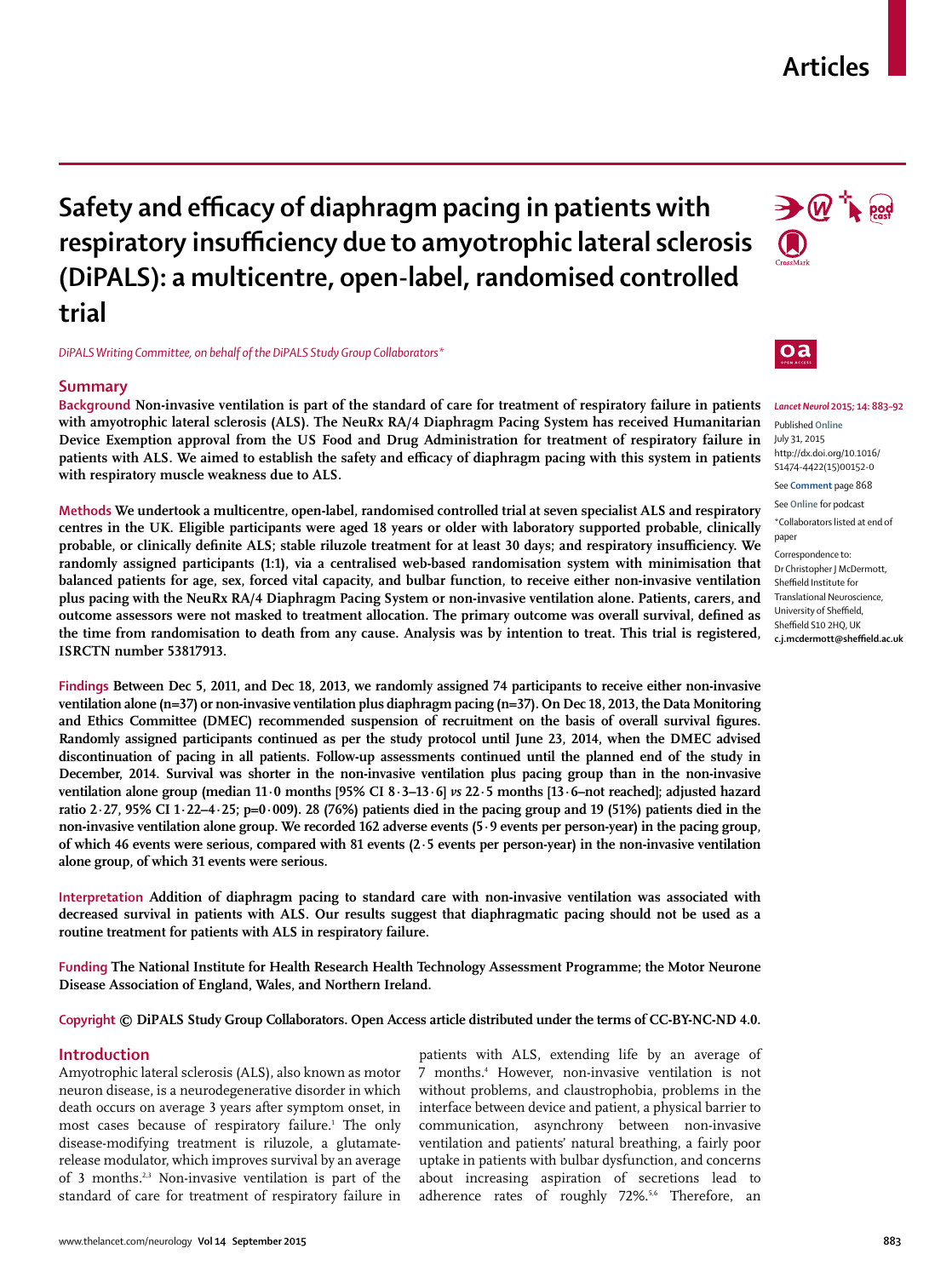## **Research in context**

## **Evidence before this study**

We searched PubMed for reports published before April 1, 2015, with the terms "amyotrophic lateral sclerosis", "motor neuron disease", "ALS", "MND", and "diaphragm pacing". We included all prospective studies of diaphragm pacing in patients with amyotrophic lateral sclerosis (ALS). We did not identify any randomised controlled studies. We identified one cohort study that has been partially reported in various publications, including in a summary of safety and probable benefit (SSPB) published after Humanitarian Device Exemption approval for diaphragm pacing from the US Food and Drug Administration. In the SSPB, median overall survival for implanted patients was 56 months (4·7 years) from disease onset and 19 months (1·6 years) from implantation. A subgroup of patients were matched with historical controls and survival from diagnosis in the historical non-invasiveventilation control group (n=43) was 21·4 months compared

alternative or complementary means of maintaining or supporting respiratory function is highly appealing.

Diaphragm pacing or, more accurately, phrenic nerve stimulation leading to contraction of the diaphragm, has historically largely been used in patients with spinal cord injury. Challenges with this approach have been the significant risk of iatrogenic phrenic nerve injury and, until recently, the need to undertake a thoracotomy.7 The NeuRx RA/4 Diaphragm Pacing System (Synapse Biomedical, Oberlin, OH, USA) has an advantage compared with the earlier approach in that the phrenic nerves are stimulated near the motor endpoints within the diaphragm muscle.8 Therefore, a minimally invasive laparoscopic abdominal procedure can be used to insert the electrodes into the undersurface of the diaphragm.

Case series of the spinal cord injury and ALS populations have emphasised the apparent simplicity and operative safety of the NeuRx RA/4 Diaphragm Pacing System.<sup>9,10</sup> Data from an uncontrolled multicentre cohort study led to Humanitarian Device Exemption approval of the Diaphragm Pacing System from the US Food and Drug Administration (FDA).<sup>11</sup> Since this approval on humanitarian grounds, insertion of the NeuRx RA/4 Diaphragm Pacing System as a treatment for respiratory failure in patients with ALS has become frequent practice worldwide. Although the evidence to date suggests that insertion of the NeuRx RA/4 Diaphragm Pacing System is a fairly straightforward procedure, and despite the encouraging provisional data for the benefits of diaphragm pacing, we and others<sup>12</sup> recognised the need to establish, by means of a randomised controlled trial, the long-term safety amd efficacy of diaphragm pacing with the NeuRx RA/4 Diaphragm Pacing System when used in addition to non-invasive ventilation, compared with the standard care of non-invasive ventilation alone.<sup>12</sup>

with 37·5 months for non-invasive ventilation plus pacing (p<0·001).

# **Added value of this study**

This is the first randomised controlled trial of non-invasive ventilation alone versus non-invasive ventilation plus pacing. Patients receiving diaphragm pacing had decreased survival, unlike those in the previous cohort study of a selected ALS population, which showed a benefit of diaphragm pacing.

## **Implications of all the available evidence**

Our findings suggest that diaphragm pacing should not be used as a treatment for patients with ALS at the point of respiratory failure. The disparity between our results and those of the previous uncontrolled cohort study demonstrates the importance of undertaking randomised controlled trials to identify benefits and exclude harm of interventions, whether they are drugs or medical devices.

## **Methods**

## **Study design and participants**

We did this multicentre, open-label, randomised controlled trial at seven specialist ALS and respiratory centres in the UK. The full protocol is described elsewhere.13 Participants aged 18 years or older were eligible for inclusion if they had laboratory supported probable, clinically probable, or clinically definite ALS, according to the World Federation of Neurology revised El Escorial criteria;<sup>14</sup> were stabilised on riluzole treatment for at least 30 days; had respiratory insufficiency as determined by one or more of forced vital capacity (FVC) less than 75% predicted, supine vital capacity less than 75% of sitting or standing vital capacity, sniff nasal inspiratory pressure less than  $65 \text{ cm}$  H<sub>2</sub>O (men) or  $55 \text{ cm}$ H2O (women) in the presence of symptoms, sniff nasal inspiratory pressure less than 40 cm H<sub>2</sub>O, partial carbon dioxide pressure (PaCO<sub>2</sub>) of more than 6 kPa (daytime) or 6.5 kPa (overnight), or significant overnight  $O_2$ desaturation (>5% of night with oxygen saturation <90% during overnight oximetry); and had clinically acceptable bilateral phrenic nerve function, defined either by the absence of paradoxical abdominal wall movement during a supine sniff manoeuvre (sharp inhalation through the nose) and less than a 10% decline of FVC when moving from sitting to supine position, or by ultrasound evidence of at least 1 cm of downward diaphragm movement independent of thoracic or abdominal wall movement during a sniff manoeuvre.

Exclusion criteria were previous use of non-invasive ventilation; a pre-existing implanted electrical device; underlying cardiac disease, pulmonary disease, or other disorders that would affect pulmonary tests independently of ALS, or increase the risk of general anaesthesia or adversely affect survival over the course of the study; current pregnancy or breastfeeding; significant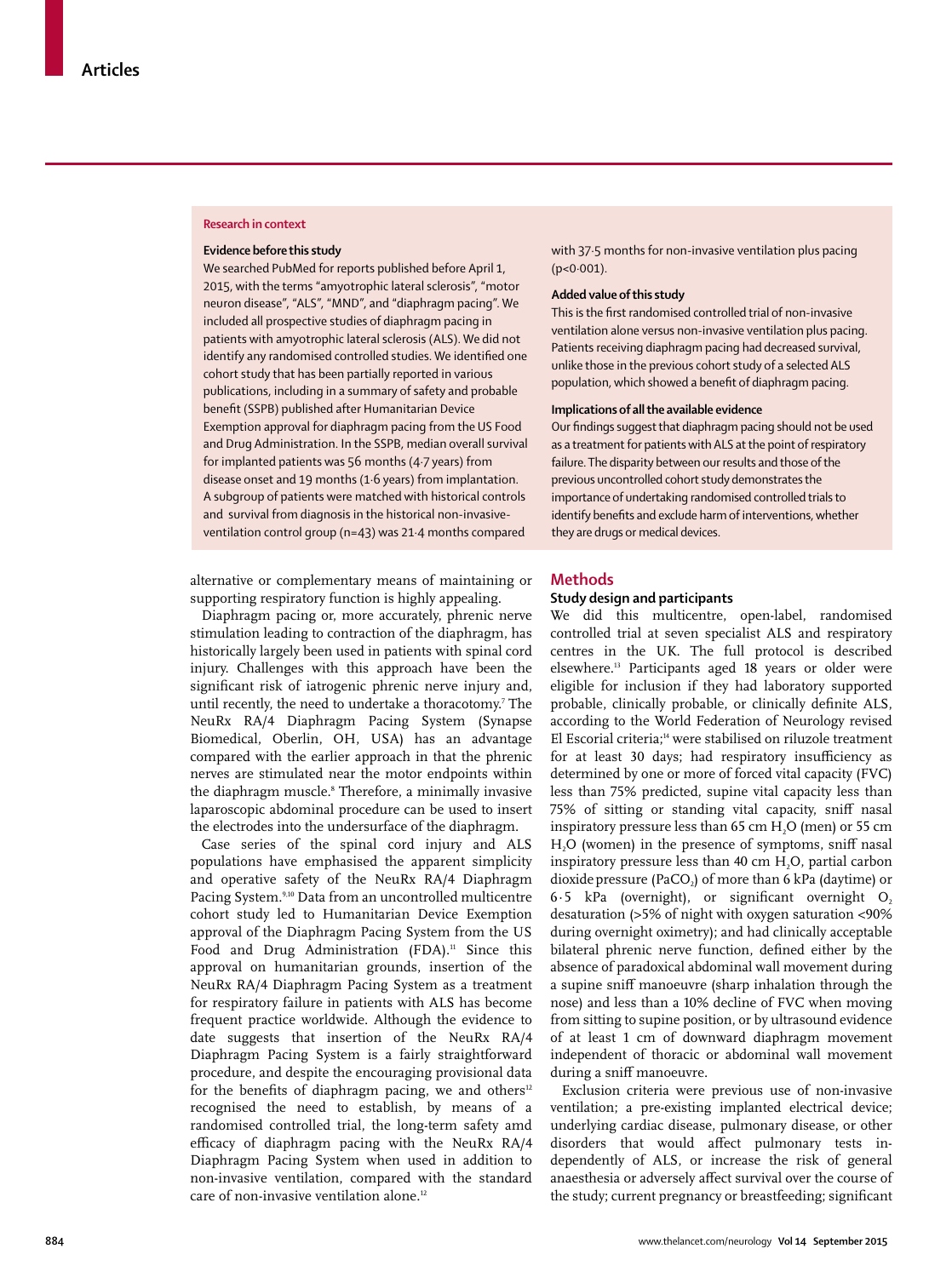decision-making incapacity preventing informed consent; obesity affecting surgical access to the diaphragm, or significant scoliosis or chest-wall deformity; involvement in any respiratory trial that could affect the safety or outcome measures of this study within 3 months of the planned implantation of the device or during the year of follow-up; pre-existing diaphragm abnormality, such as a hiatus hernia or paraoesophageal hernia, leading to ascent of abdominal contents into the thoracic cavity; and an FVC of less than 50% predicted or a sniff nasal inspiratory pressure of less than 30 cm H<sub>2</sub>O in patients unable to undergo FVC (eg, patients with bulbar muscular atrophy) because of potential anaesthetic risk. These criteria are consistent with the indications for use outlined in the FDA summary of safety and probable benefit (SSPB) report for the NeuRx RA/4 diaphragm pacing system.<sup>11</sup>

Patients provided written informed consent before screening or, for individuals unable to write, verbal consent was given and a witness signed to acknowledge the consent of the participant. The East of England Central Cambridge Research Ethics Committee provided ethics approval for the study (reference 11/EE/0226).

The initial target for pacing sessions was five times per day, with each session lasting at least 30 min. Patients were advised to build up to this target over the first month. In the second month, patients were asked to gradually lengthen the pacing sessions. When using the pacing system for 6–7 h a day, patients were advised to switch from pacing during the day to pacing overnight whilst asleep. At this stage patients were allowed to use the pacing device additionally during the day if they experienced benefit. Adherence to target use of diaphragm pacing and non-invasive ventilation was recorded by a study nurse at each follow-up in a patient diary and also at each follow-up visit, at which patients were asked how much they had paced or used noninvasive ventilation on a typical day that they identified within the previous week; use was categorised post hoc as high use  $(\geq 4.0 \text{ h per day})$ , low use  $(1.0-3.9 \text{ h})$ , or no use (<1 h). Usage data for non-invasive ventilation were downloaded from non-invasive ventilation machines when available. Means were calculated from the machine data and diary data available since the previous study visit.

See **Online** for appendix

## **Randomisation and masking**

We randomly assigned patients (1:1), via a central webbased randomisation system, to receive either noninvasive ventilation plus diaphragm pacing with the NeuRx RA/4 Diaphragm Pacing system or non-invasive ventilation alone (control group). The first ten participants were allocated with simple randomisation and thereafter patients were allocated by non-deterministic minimisation (with an allocation probability of 0·8), balancing for age, sex, FVC, and bulbar function. Patients, carers, and outcome assessors were not masked to treatment allocation.

# **Procedures**

Scheduled follow-up visits were at months 2, 3, 6, 9, and 12 after randomisation. Sites were allowed to initiate non-invasive ventilation in both groups any time after commencing screening as per their standard practice. A minimum target of 4 h of overnight use of non-invasive ventilation was set for patients, who were encouraged to use non-invasive ventilation for as long as possible overnight and, if clinically required, during the daytime.

For patients allocated to diaphragm pacing, surgery was scheduled for as soon as was practicable after randomisation. Before surgery, a preoperative assessment was done to ensure the respiratory criteria for each patient remained within the safe range for anaesthesia (FVC ≥45%, sniff nasal inspiratory pressure  $\geq$ 30 cm H<sub>2</sub>O) and to ensure that they were otherwise safe to undergo the procedure. The procedure for insertion of the NeuRx RA/4 Diaphragm Pacing System was done as previously described and is detailed in the appendix.9,10,13



#### **Figure 1: Trial profile**

FVC=forced vital capacity. SNIP=sniff nasal inspiratory pressure. DMEC=Data Monitoring and Ethics Committee. ALS=amyotrophic lateral sclerosis.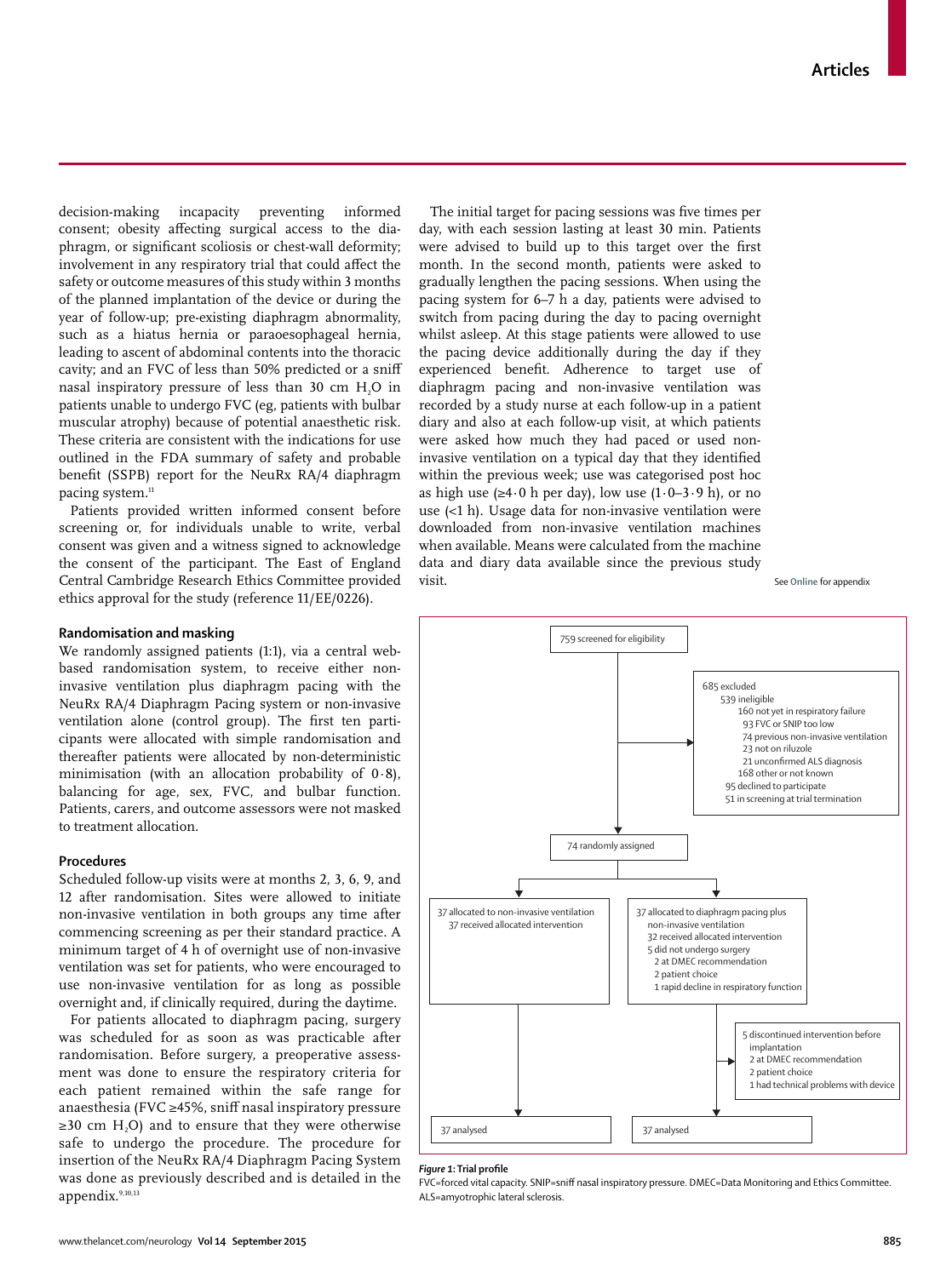## **Outcomes**

The primary outcome was overall survival, defined as the time from randomisation to death from any cause. Secondary outcomes were: patient quality of life (assessed with the 36-item Short Form Health Survey [SF-36] and the Sleep Apnoea Quality of Life [SAQLI] questionnaire); carer quality of life (Caregiver Burden Inventory); costutility analysis (the Euroqol 5D questionnaire 3-level format [EQ-5D-3L]<sup>15</sup>) and health-care resource use; and tolerability and adverse events. Categorisation of adverse events was done with no knowledge of treatment allocation. A post-hoc analysis of tracheostomy-free

|                                           | Non-invasive ventilation plus<br>diaphragm pacing group (n=37) | Non-invasive ventilation<br>alone group (n=37) |
|-------------------------------------------|----------------------------------------------------------------|------------------------------------------------|
| Centre                                    |                                                                |                                                |
| Leeds                                     | 2(5%)                                                          | 5(14%)                                         |
| London                                    | 1(3%)                                                          | 1(3%)                                          |
| Manchester                                | 6(16%)                                                         | 4(11%)                                         |
| Newcastle                                 | 6(16%)                                                         | 2(5%)                                          |
| Oxford                                    | 11 (30%)                                                       | 13 (35%)                                       |
| Plymouth                                  | 3(8%)                                                          | 3(8%)                                          |
| Sheffield                                 | 8(22%)                                                         | 9(24%)                                         |
| Age*                                      | 60(10)                                                         | 54 (12)                                        |
| Sex <sup>*</sup>                          |                                                                |                                                |
| Male                                      | 29 (78%)                                                       | 29 (78%)                                       |
| Female                                    | 8(22%)                                                         | 8(22%)                                         |
| FVC (%)*†                                 | 66.1(12.3)                                                     | 64.6(12.1)                                     |
| ALS type                                  |                                                                |                                                |
| Sporadic                                  | 34 (92%)                                                       | 35 (95%)                                       |
| Familial                                  | 3(8%)                                                          | 2(5%)                                          |
| ALS diagnosis                             |                                                                |                                                |
| Clinically definite                       | 26 (70%)                                                       | 22 (59%)                                       |
| Clinically probable                       | 7 (19%)                                                        | 9(24%)                                         |
| Clinically probable, laboratory supported | 4(11%)                                                         | 6(16%)                                         |
| Site of ALS onset                         |                                                                |                                                |
| Limb                                      | 26 (70%)                                                       | 28 (76%)                                       |
| <b>Bulbar</b>                             | 10 (27%)                                                       | 6(16%)                                         |
| Respiratory                               | 1(3%)                                                          | 1(3%)                                          |
| Mixed                                     | $\mathbf{0}$                                                   | 2(5%)                                          |
| Bulbar score*                             |                                                                |                                                |
| Mild (9-12)                               | 26 (70%)                                                       | 29 (78%)                                       |
| Moderate (5-8)                            | 8(22%)                                                         | 6 (16%)                                        |
| Severe (0-4)                              | 3(8%)                                                          | 2(6%)                                          |
| Time from symptom onset (months)          | 22(18)                                                         | 22(15)                                         |
| < 12                                      | 12 (32%)                                                       | 14 (38%)                                       |
| $12 - 24$                                 | 14 (28%)                                                       | 12 (32%)                                       |
| $>24$                                     | 11 (30%)                                                       | 11 (30%)                                       |
| Rate of decline per month‡                | 0.99(0.68)                                                     | 0.94(0.71)                                     |

Data are n (%) or mean (SD), unless otherwise indicated. ALS=amyotrophic lateral sclerosis. FVC=forced vital capacity (reported as the percentage of prediced FVC). \*Minimisation factors. †Two participants had no FVC data recorded; their sniff nasal inspiratory pressure results were 53 cm H<sub>2</sub>O (pacing) and 34 cm H<sub>2</sub>O (control). ‡Calculated as (48–baseline ALS Functional Rating Scale-Revised)/(months since onset). 48 is the maximum possible score on the ALS Functional Rating Scale-Revised. If the patient is assumed to have the maximum score at onset, the result of the calculation represents the mean change per month.

*Table 1***: Baseline demographic and clinical characteristics**

survival (ie, the time from randomisation to the insertion of tracheostomy or death) was done to aid comparability with other studies of ALS.

## **Statistical analysis**

The trial was powered to detect a 12 month survival improvement from 45% to 70%, corresponding to a hazard ratio (HR) of 0·45. With a schedule of 18 months' recruitment, 12 months' follow-up, and control group survival of 20% at 24 months and 10% at 30 months, 108 patients (54 per group) were needed to record the 64 events required by the log-rank test, with 85% power, a two-sided type I error of 5%, and 10% additional dropout.<sup>16</sup> We analysed overall survival and tracheostomy-free survival with Cox regression, with minimisation factors as covariates. We did a sensitivity analysis with the log-rank test stratified by centre. We analysed quality of life with a longitudinal model (generalised least squares) with baseline quality of life and minimisation factors as covariates. Missing data were imputed for survivors, first by interpolation if possible, and otherwise by multiple imputation. For further analysis of EQ-5D-3L, we used an imputed score of zero for timepoints following participant death. Analyses were by intention to treat, with preplanned secondary analyses of overall survival based on protocol adherence and usage of non-invasive ventilation. Additional unplanned analyses of survival in relation to non-invasive ventilation and pacing usage were added thereafter. There was no planned interim analysis. The trial was overseen by an independent Trial Steering Committee and an independent Data Monitoring and Ethics Committee (DMEC). The DMEC monitored the results provided by the trial statistician with reference to safety. During this monitoring, a potential safety signal was identified and an unplanned interim survival analysis was done. Additional post-hoc (exploratory) analyses were subsequently added to investigate whether this signal could be explained by other factors, in particular, by use of non-invasive ventilation. We did analyses with Stata (version 12.1) and primary analyses were verified with SAS (version 9.4). $\sqrt{17}$  This study is registered, ISRCTN number 53817913.

## **Role of the funding source**

The funders of the study had no role in study design, data collection, data analysis, data interpretation, or writing of the report. All authors had full access to all the data in the study and the corresponding author had final responsibility for the decision to submit for publication.

## **Results**

Figure 1 shows the trial profile. Between Dec 5, 2011, and Dec 18, 2013, we randomly assigned 74 participants to receive either non-invasive ventilation alone (n=37) or non-invasive ventilation plus diaphragm pacing (n=37; figure 1). On Dec 18, 2013, the DMEC recommended that recruitment be suspended on the basis of a concerning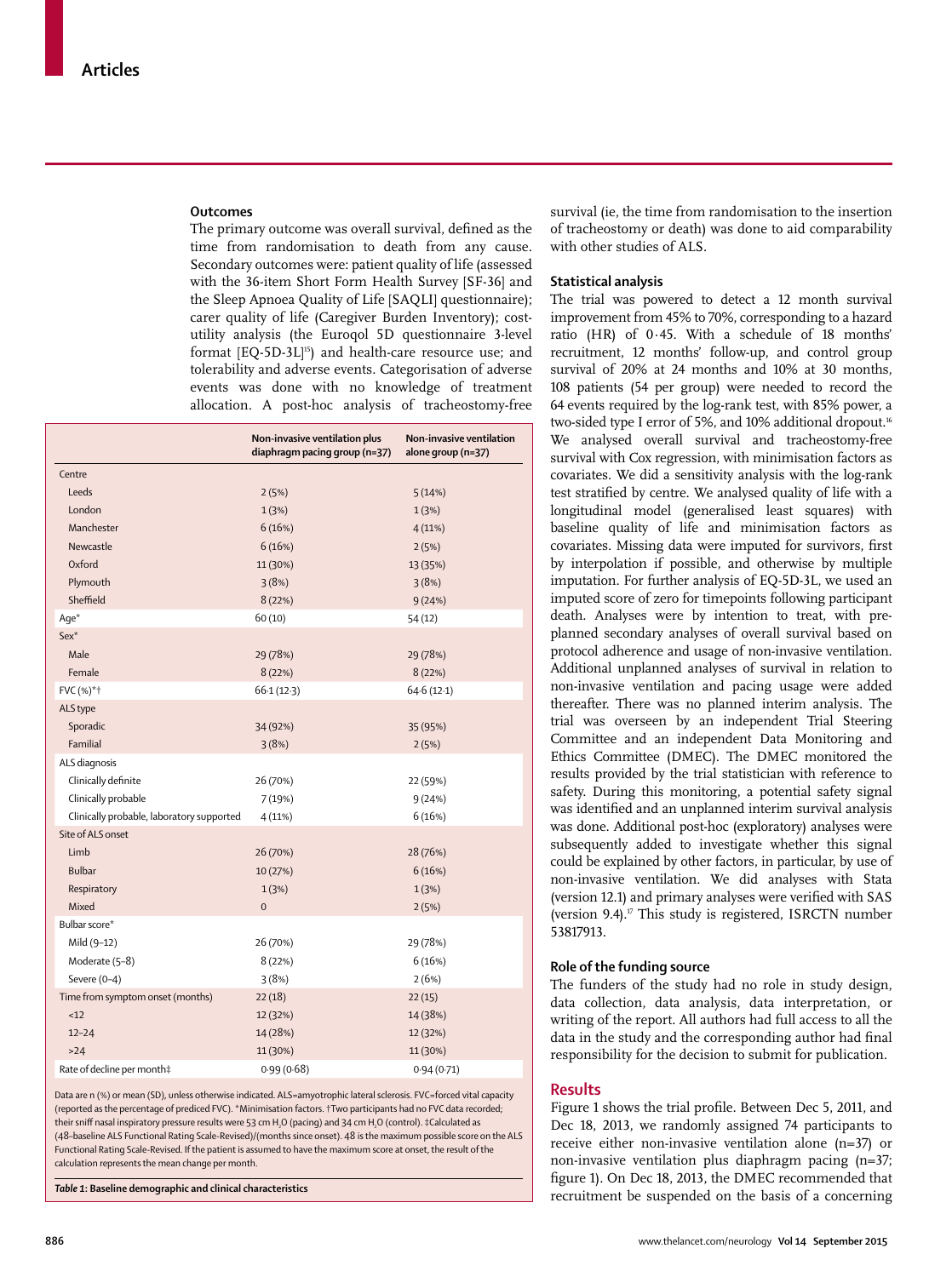signal in the overall survival figures. Patients in the study already receiving diaphragm pacing continued with this intervention as per the study protocol. However, after randomisation, two patients who had been allocated to diaphragm pacing and were awaiting implantation had their surgery cancelled. The DMEC made the recommendation to end active pacing in all participants on June 23, 2014, and to continue follow up until the planned end of the study. Study follow-up concluded on Dec 3, 2014, at which time 47 patients had died; one patient was last followed up on Aug 4, 2014, with the remaining 26 patients alive at study close.

Patients in the pacing group were on average older than those in the non-invasive ventilation alone group, but otherwise baseline characteristics were similar between groups (table 1). Survival from randomisation was shorter in the non-invasive ventilation plus pacing group versus the non-invasive ventilation alone group (table 2, figure 2). Results were relatively unchanged when analysis was adjusted for study site (table 2). The unadjusted HR and the HR stratified by centre were similar (table 2). Only one patient underwent a tracheostomy (non-invasive ventilation plus pacing group, 31 months after randomisation); therefore, tracheostomy-free survival was very similar to overall survival (table 2). Median survival from symptom onset was 28 months (95% CI 22–45) for patients receiving diaphragm pacing and 45 months (32–not reached) for those receiving non-invasive ventilation alone.

Non-invasive ventilation was initiated in 70 (95%) of 74 patients: 57 (81%) patients started treatment within 2 weeks of randomisation, a further six (9%) patients started within 1 month, and the remaining seven (10%) patients started between 3 months and 11 months

|                                                                  | Non-invasive ventilation plus<br>diaphragm pacing group (n=37) | Non-invasive ventilation<br>alone group (n=37) | Hazard ratio or mean<br>difference* (95% CI) | p value              |
|------------------------------------------------------------------|----------------------------------------------------------------|------------------------------------------------|----------------------------------------------|----------------------|
| <b>Primary outcome</b>                                           |                                                                |                                                |                                              |                      |
| Overall survival (months)                                        | 11.0 (8.3 to 13.6)                                             | 22.5 (13.6 to not reached)                     | 2.28 (1.27 to 4.10)                          | 0.006                |
| Adjusted for minimisation covariates                             |                                                                |                                                | 2.27 (1.22 to 4.25)                          | 0.009                |
| Stratified by site                                               |                                                                |                                                | 2.02 (1.21 to 3.84)                          | 0.012                |
| Secondary outcomes                                               |                                                                |                                                |                                              |                      |
| SF-36 (% complete†)                                              | 110/154 (72%)                                                  | 133/174 (76%)                                  |                                              |                      |
| Aggregate physical health score                                  | 23.8(12.2)                                                     | $21-3(12-0)$                                   | $0.3$ (-2.0 to 2.7)                          | 0.780                |
| Aggregate mental health score                                    | 42.7(16.5)                                                     | 47.7(17.8)                                     | $-3.5$ ( $-7.9$ to 0.8)                      | 0.112                |
| SAQLI (% complete†)                                              | 110/154 (72%)                                                  | 132/174 (76%)                                  |                                              |                      |
| Score                                                            | 3.9(1.6)                                                       | 4.6(1.5)                                       | $-0.3$ ( $-0.7$ to $0.1$ )                   | 0.117                |
| Caregiver Burden Inventory (% complete†)                         | 93/154 (60%)                                                   | 121/174 (70%)                                  |                                              |                      |
| Score                                                            | 28.0(9.0)                                                      | 29.6 (11.9)                                    | $1.2$ (-2.7 to $5.0$ )                       | 0.558                |
| Post-hoc analyses of primary outcome                             |                                                                |                                                |                                              |                      |
| Overall survival by use of non-invasive ventilation (unadjusted) |                                                                |                                                |                                              |                      |
| No use $(<1.0 h)$                                                | 7.7 (3.4 to 11.6)                                              | Not reached#                                   | 4.67 (1.50 to 14.5)                          | 0.008                |
| Low use $(1.0-3.9 h)$                                            | 10.9 (6.3 to not reached)                                      | 13.6 (11.3 to not reached)                     | 1.28 (0.34 to 4.8)                           | 0.719                |
| High use $(≥4.0 h)$                                              | 13.6 (5.3 to 19.1)                                             | 17.1 (10.8 to 30.1)                            | 1.67 (0.70 to 3.97)                          | 0.246                |
| Tracheostomy-free survival                                       | 11.0 (8.3 to 13.6)                                             | 22.5 (13.6 to not reached)                     | 2.42 (1.28 to 4.59)                          | 0.007                |
| Post-hoc analyses of patient quality of life                     |                                                                |                                                |                                              |                      |
| EQ-5D-3L health state (% complete†)                              | 131/178 (74%)                                                  | 161/209 (77%)                                  | $\ddotsc$                                    |                      |
| Survivors                                                        | 0.02(0.37)                                                     | 0.13(0.44)                                     | $-0.12$ ( $-0.24$ to $-0.00$ )               | 0.056                |
| All patients (zero assigned from death onwards)                  | 0.01(0.19)                                                     | 0.11(0.29)                                     | $-0.14 (-0.24 \text{ to } -0.04)$            | 0.001                |
| EQ-5D-3L thermometer scale (% complete†)                         | 132/178 (74%)                                                  | 160/209 (77%)                                  |                                              |                      |
| Survivors                                                        | 36.0(25.2)                                                     | 40.0(25.7)                                     | $-5.6$ ( $-14.5$ to $3.2$ )                  | 0.212                |
| All patients (zero assigned from death onwards)                  | 14.8(22.9)                                                     | 27.4(28.7)                                     | $-12.0$ ( $-20.8$ to $-3.1$ )                | 0.008                |
| Post-hoc analyses of carer quality of lifes                      |                                                                |                                                |                                              |                      |
| EQ-5D-3L health state (% complete†)                              | 109/178 (61%)                                                  | 148/209 (71%)                                  | $\ddotsc$                                    |                      |
| Score                                                            | 0.78(0.34)                                                     | 0.82(0.25)                                     | $-0.08$ ( $-0.17$ to $0.01$ )                | 0.077                |
| EQ-5D-3L thermometer scale (% complete†)                         | 110/178 (62%)                                                  | 149/209 (71%)                                  |                                              | $\ddot{\phantom{a}}$ |
| Score                                                            | 81.3(22.6)                                                     | 71.0 (27.7)                                    | $-0.2$ ( $-7.4$ to $7.1$ )                   | 0.966                |
|                                                                  |                                                                |                                                |                                              |                      |

Data are median (95% CI) for survival outcomes and mean (SD) for quality of life (SF-36, SAQLI, Caregiver-Burden Inventory, and EQ-5D-3L), unless otherwise indicated. EQ-5D-3L=EuroQol 5D questionnaire 3-level format. SF-36=36-item Short Form Health Survey. SAQLI=Sleep Apnoea Quality of Life questionnaire.\*Mean differences from longitudinal analysis of quality-of-life measures. †Completeness is number of questionnaires obtained within time windows as a ratio of the number expected (ie, not including post-death). ‡Median survival not reached. §Not all participants had assigned carers.

*Table 2:* **Survival and quality of life outcomes**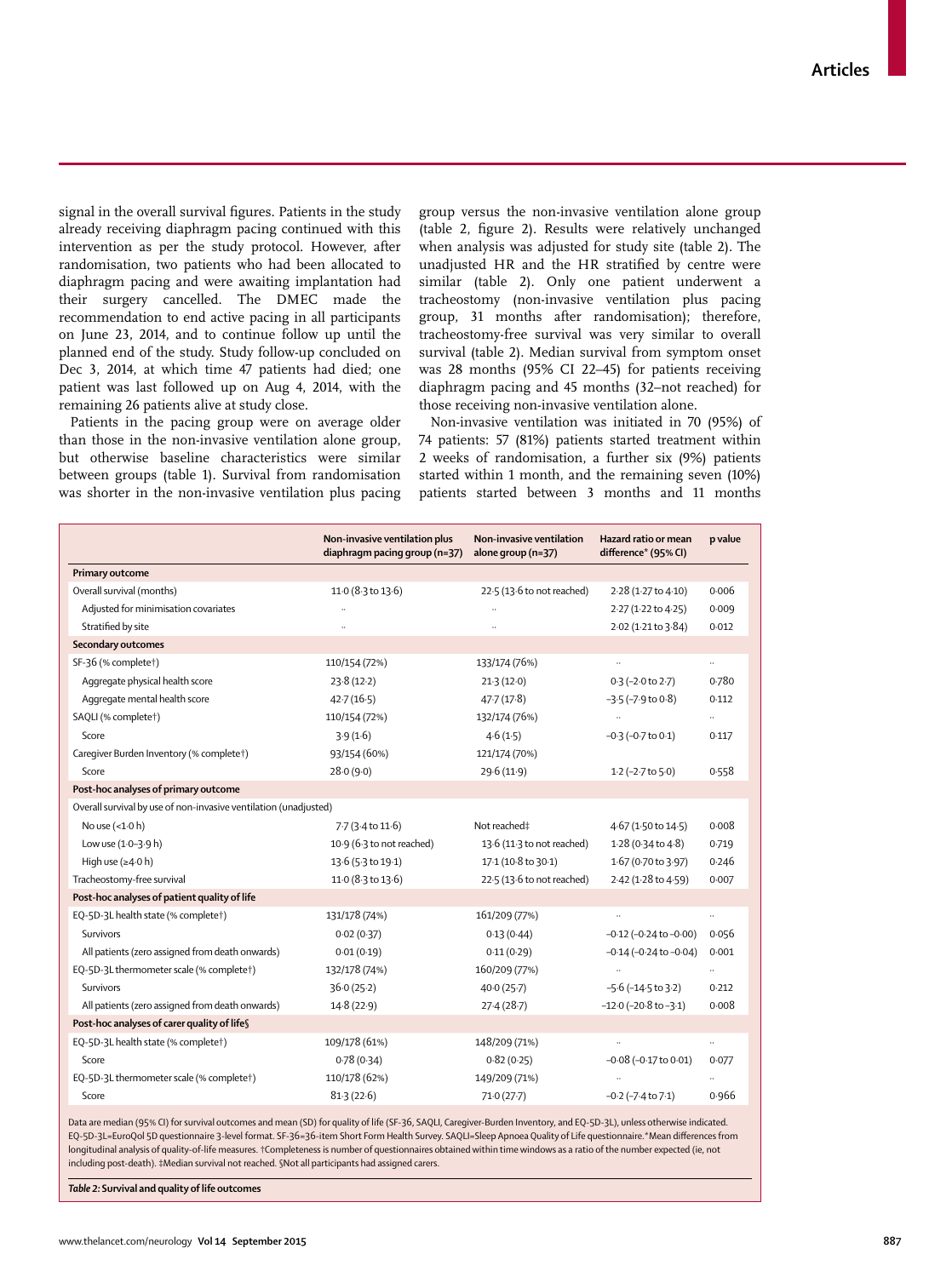

*Figure 2***: Overall survival**

Vertical lines indicate censored patients.

|                                                                                                     | Non-invasive ventilation<br>plus diaphragm pacing<br>$group(n=37)$ | Non-invasive<br>ventilation alone<br>$group(n=37)$ |
|-----------------------------------------------------------------------------------------------------|--------------------------------------------------------------------|----------------------------------------------------|
| Initiated non-invasive ventilation                                                                  | 35 (95%)                                                           | 35 (95%)                                           |
| Time of initiation                                                                                  |                                                                    |                                                    |
| During screening or on date of randomisation                                                        | 13 (37%)                                                           | 14 (40%)                                           |
| 1-14 days post-randomisation                                                                        | 16 (46%)                                                           | 14 (40%)                                           |
| 15-28 days post-randomisation                                                                       | 2(6%)                                                              | 3(9%)                                              |
| >28 days post-randomisation                                                                         | 4(11%)                                                             | 4(11%)                                             |
| Use of non-invasive ventilation                                                                     |                                                                    |                                                    |
| Mean time (h)                                                                                       | 5.2(5.1)                                                           | 4.8(4.6)                                           |
| Median time (h)                                                                                     | $3.2(0.5 - 8.2)$                                                   | $4.6(0.0 - 7.8)$                                   |
| No use $(<1 h)$                                                                                     | 10/34 (29%)                                                        | 10/34 (29%)                                        |
| Low use $(1-3.9 h)$                                                                                 | 8/34(24%)                                                          | 6/34(18%)                                          |
| High use $(\geq 4 h)$                                                                               | 16/34 (47%)                                                        | 18/34 (53%)                                        |
| Patients using diaphragm pacing                                                                     | 31 (84%)                                                           | $\mathbf 0$                                        |
| Patients not using diaphragm pacing                                                                 | 6(16%)                                                             | <b>NA</b>                                          |
| Did not undergo surgery                                                                             | 5                                                                  | <b>NA</b>                                          |
| Withdrew with minimum usage after technical<br>problems                                             | $\mathbf{1}$                                                       | <b>NA</b>                                          |
| Time to surgery (days; n=32 implanted)                                                              |                                                                    |                                                    |
| Within 14                                                                                           | 5(16%)                                                             | NA                                                 |
| $15 - 28$                                                                                           | 12 (38%)                                                           | <b>NA</b>                                          |
| 29-56                                                                                               | 10 (31%)                                                           | <b>NA</b>                                          |
| >56                                                                                                 | 5(16%)                                                             | <b>NA</b>                                          |
| Use of diaphragm pacing                                                                             |                                                                    |                                                    |
| Mean time (h)                                                                                       | 6.2(4.6)                                                           | <b>NA</b>                                          |
| Median time (h)                                                                                     | $4.6(3.0-8.4)$                                                     | <b>NA</b>                                          |
| Data are n (%), n/N (%), mean (SD), or median (IQR), unless otherwise indicated. NA=not applicable. |                                                                    |                                                    |
| Table 3: Average daily use of non-invasive ventilation and diaphragm pacing after initiation        |                                                                    |                                                    |

(table 3). Non-invasive-ventilation usage was similar between groups (table 3). The appendix shows the association between adherence to non-invasive ventilation

and overall survival. Although the difference between the non-invasive ventilation plus pacing and the non-invasive ventilation alone groups was greatest in the non-users subgroup, pacing was not more effective in any of the three subgroups of high, low, or no use (table 2). The association between overall survival and average noninvasive ventilation use was non-significant, with the HR for the linear association 0·97 per additional hour use (95% CI 0 $-$ 92-1 $-$ 04; p=0 $-$ 52). No association was evident with pacing use (HR  $1.00$  per additional hour use, 95% CI  $0.92-1.09$ ; p= $0.92$ ).

Five (14%) participants in the pacing group did not undergo surgery because of a rapid decline in respiratory function to lower than the safety threshold for surgery (n=1), patient choice (n=2), and the DMEC intervention (n=2); a sixth patient had technical problems with the device and did not begin regular pacing (figure 1, table 3). Exclusion of these patients from the analysis did not change the findings, with the adjusted HR increasing when non-users were excluded (HR 2·71, 95% CI 1·39–5·27). All participants who underwent surgery had a successful implantation and a diaphragm that could be stimulated. When used, median daily usage was 4·6 h (IQR  $3.0-8.4$  h), with no association between daily use and survival (table 3). Most participants receiving diaphragm pacing were able to achieve the target pacing settings within 15 days of surgery and continued to titrate successfully over the course of the study as per the study protocol (table 3, appendix). Pacing was well tolerated, with only two (5%) patients choosing to discontinue pacing at months 6 and 12 after starting regular use.

The patient health utility (EQ-5D-3L) score was slightly lower with diaphragm pacing plus non-invasive ventilation than with non-invasive pacing alone, and the differences were significant when a score of zero was imputed to EQ-5D-3L after death (table 2, appendix). Other patient qualityof-life questionnaires were similar between the two groups, as were all carer quality-of-life measures (table 2, appendix). More adverse events were reported in the non-invasive ventilation plus pacing group than in the non-invasive ventilation alone group (162 events [5 · 9 events per personyear] *vs* 81 events [2·5 events per person-year]; table 4). More patients had serious adverse events in the pacing group than in the non-invasive ventilation alone group (table 4). No patients died within 30 days of procedure; table 4 shows causes of death.

A separate cost-utility analysis was planned; however, in view of the low efficacy of diaphragmatic pacing, this analysis did not proceed. We have included the quality-oflife component of the planned cost-utility analysis from the EQ-5D-3L to complement the SF-36 and SAQLI data. The appendix shows data for health-care resource use. Notably, the number of patients using aids (cough-assist devices, breath stacking, and suction machines) was similar between groups, but those who did use a mechanical cough-assist device or a suction machine tended to do so more in the non-invasive ventilation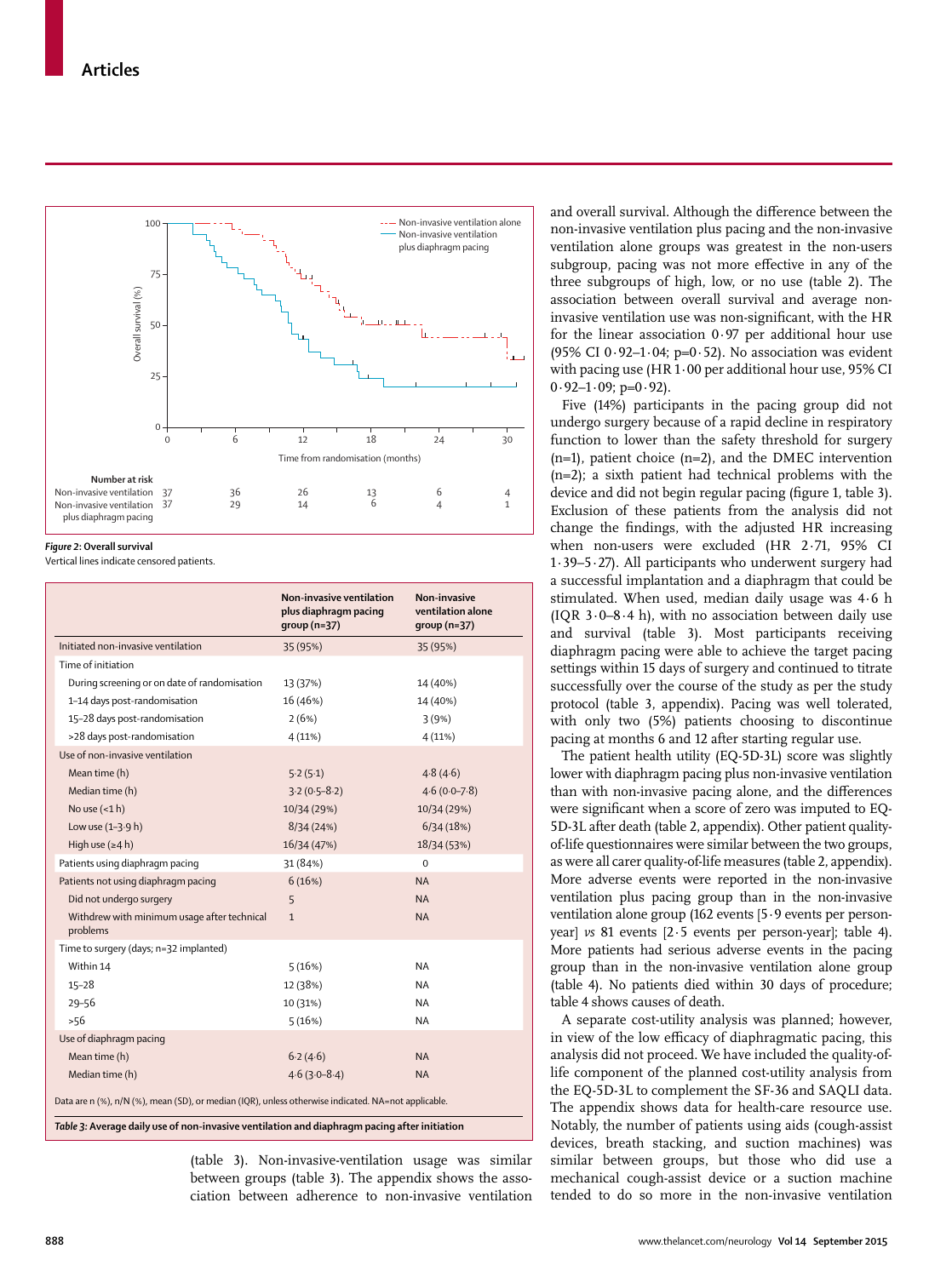|                                    | Number<br>of AEs | <b>Patients</b><br>with an AE | Number<br>of SAEs | Patients<br>with an SAE | Number<br>of AEs | Patients<br>with an AE | Number<br>of SAEs | <b>Patients</b><br>with an SAE |
|------------------------------------|------------------|-------------------------------|-------------------|-------------------------|------------------|------------------------|-------------------|--------------------------------|
| Any event                          | 162              | 29 (78%)                      | 46                | 27 (73%)                | 81               | 23 (62%)               | 31                | 19 (51%)                       |
| Respiratory                        | 45               | 25 (68%)                      | 29                | 21 (57%)                | 19               | 14 (38%)               | 13                | 11 (30%)                       |
| Chest infection                    | 20               | 12 (32%)                      | 10                | 9(24%)                  | 11               | 7(19%)                 | 6                 | 5(14%)                         |
| Decompensated respiratory failure  | 10               | 10 (27%)                      | 10                | 10 (27%)                | 5                | 5(14%)                 | 5                 | 5(14%)                         |
| Breathless (unclassified)          | 5                | 4(11%)                        | $\overline{2}$    | 2(5%)                   | 3                | 2(5%)                  | $\overline{2}$    | 1(3%)                          |
| Pneumothorax or capnothorax        | 5                | 5(14%)                        | $\overline{3}$    | 3(8%)                   | $\mathbf 0$      | $\mathbf 0$            | $\Omega$          | $\mathbf 0$                    |
| Blocked airway                     | 3                | 1(3%)                         | 3                 | 1(3%)                   | $\mathbf 0$      | $\mathbf 0$            | $\mathbf 0$       | $\mathbf 0$                    |
| Pulmonary embolism                 | $\mathbf{1}$     | 1(3%)                         | $\mathbf{1}$      | 1(3%)                   | $\mathbf 0$      | $\Omega$               | $\Omega$          | $\mathbf 0$                    |
| Cough                              | $1\,$            | 1(3%)                         | $\mathbf 0$       | $\mathbf 0$             | $\mathbf 0$      | $\mathbf 0$            | $\mathbf 0$       | $\mathbf 0$                    |
| Pain                               | 23               | 10 (27%)                      | $\mathbf{1}$      | 1(3%)                   | 10               | 6(16%)                 | $\overline{3}$    | 2(5%)                          |
| Gastrointestinal                   | 17               | 10 (27%)                      | $\overline{3}$    | 3(8%)                   | 12               | 9(24%)                 | $\overline{2}$    | 2(5%)                          |
| Symptoms of motor neuron disease   | 18               | 8(22%)                        | $\mathbf{1}$      | 1(3%)                   | $\overline{7}$   | 3(8%)                  | $\mathbf{0}$      | $\mathbf{0}$                   |
| Insertion or removal of PEG or PIG | 9                | 5(14%)                        | 6                 | 4(11%)                  | 10               | 9(24%)                 | 9                 | 8(22%)                         |
| Genitourinary                      | $\overline{7}$   | 3(8%)                         | $\overline{0}$    | $\mathbf{0}$            | 8                | 3(8%)                  | $\mathbf{1}$      | 1(3%)                          |
| Infection of PEG or PIG            | 10               | 3(8%)                         | $\mathbf 0$       | $\mathsf 0$             | $\overline{2}$   | 1(3%)                  | $\mathsf 0$       | $\mathbf 0$                    |
| Dermatological                     | 6                | 3(8%)                         | $\overline{0}$    | $\mathbf{0}$            | $\overline{4}$   | 4(11%)                 | $\mathbf{1}$      | 1(3%)                          |
| Wire problems                      | 8                | 5(14%)                        | $\overline{2}$    | 2(5%)                   | $\mathbf 0$      | $\mathbf 0$            | $\mathbf 0$       | $\mathbf 0$                    |
| Cardiovascular system              | $\overline{4}$   | 4(11%)                        | $\overline{3}$    | 3(8%)                   | $\overline{2}$   | 2(5%)                  | $\mathbf{1}$      | 1(3%)                          |
| Psychiatric                        | 5                | 4(11%)                        | $\mathbf 0$       | $\mathbf 0$             | $\mathbf 0$      | $\mathbf 0$            | $\mathbf 0$       | $\mathbf 0$                    |
| Non-invasive-ventilation specific  | $\overline{3}$   | 3(8%)                         | $\overline{0}$    | $\pmb{0}$               | $\overline{2}$   | 2(5%)                  | $\mathbf{0}$      | $\mathbf{0}$                   |
| Wire infection                     | $\overline{4}$   | 3(8%)                         | $\mathbf 0$       | $\mathbf 0$             | $\mathbf 0$      | $\Omega$               | $\mathbf 0$       | $\mathbf 0$                    |
| <b>CNS</b>                         | $\mathbf{1}$     | 1(3%)                         | $\mathbf{0}$      | $\mathbf{0}$            | $\mathbf{1}$     | 1(3%)                  | $\mathbf{0}$      | $\mathbf{0}$                   |
| Other                              | $\overline{2}$   | 2(5%)                         | $\mathbf{1}$      | 1(3%)                   | $\overline{4}$   | 3(8%)                  | $\mathbf{1}$      | 1(3%)                          |
| <b>Deaths</b>                      |                  |                               |                   |                         |                  |                        |                   |                                |
| Cause of death                     |                  |                               |                   |                         |                  |                        |                   |                                |
| Respiratory failure                |                  |                               |                   | 16/28                   |                  |                        |                   | 13/19                          |
| Chest infection                    |                  |                               |                   | 5/28                    |                  |                        |                   | 2/19                           |
| ALS                                |                  |                               | $\ddotsc$         | 6/28                    |                  |                        | $\ddotsc$         | 4/19                           |
| Hypothermia                        |                  |                               |                   | 1/28                    |                  |                        |                   | $\mathbf 0$                    |

*Table 4:* **Adverse events**

alone group, and those who used breath stacking tended to do so more in the pacing group (appendix).

# **Discussion**

Our findings show that addition of diaphragm pacing to the standard care of non-invasive ventilation was associated with decreased survival in patients with ALS. This result is in contradiction with the FDA SSPB, which reported a survival advantage for diaphragm pacing of 16·1 months from symptom onset and 9 months from the point of initiation of non-invasive ventilation, compared with non-invasive ventilation alone in a historical cohort.<sup>11,18</sup> Median survival from symptom onset in our study was 45 months in the non-invasive ventilation group and 28 months in the pacing group, compared with 56 months in the SSPB pacing study.

The complete dataset from the uncontrolled multicentre cohort study that led to FDA approval of the NeuRx RA/4 Diaphragm Pacing System on humanitarian grounds has to date not been published, although descriptions of safety and efficacy are available for the first 16 patients enrolled in the pilot phase of that study.19 This partial reporting makes full understanding of the differences in the reported outcomes challenging. Some results are available within the FDA SSPB, in which 144 patients were reported to have been enrolled to the pilot and pivotal phases of that cohort study. The primary inclusion criteria were evidence of residual bilateral phrenic nerve function and an FVC of less than 85% at screening and more than 45% at implantation of the pacing system. $11$  106 (74%) of the 144 participants were implanted with the Pacing System. Details of the 38 (26%) patients who did not undergo implantation are not reported.

To establish whether the NeuRx RA/4 Diaphragm Pacing System met the Humanitarian Device Exemption criteria in ALS, analyses for the FDA SSPB were done in a subgroup of the 106 patients who were implanted. For survival analyses, this subgroup consisted of 84 patients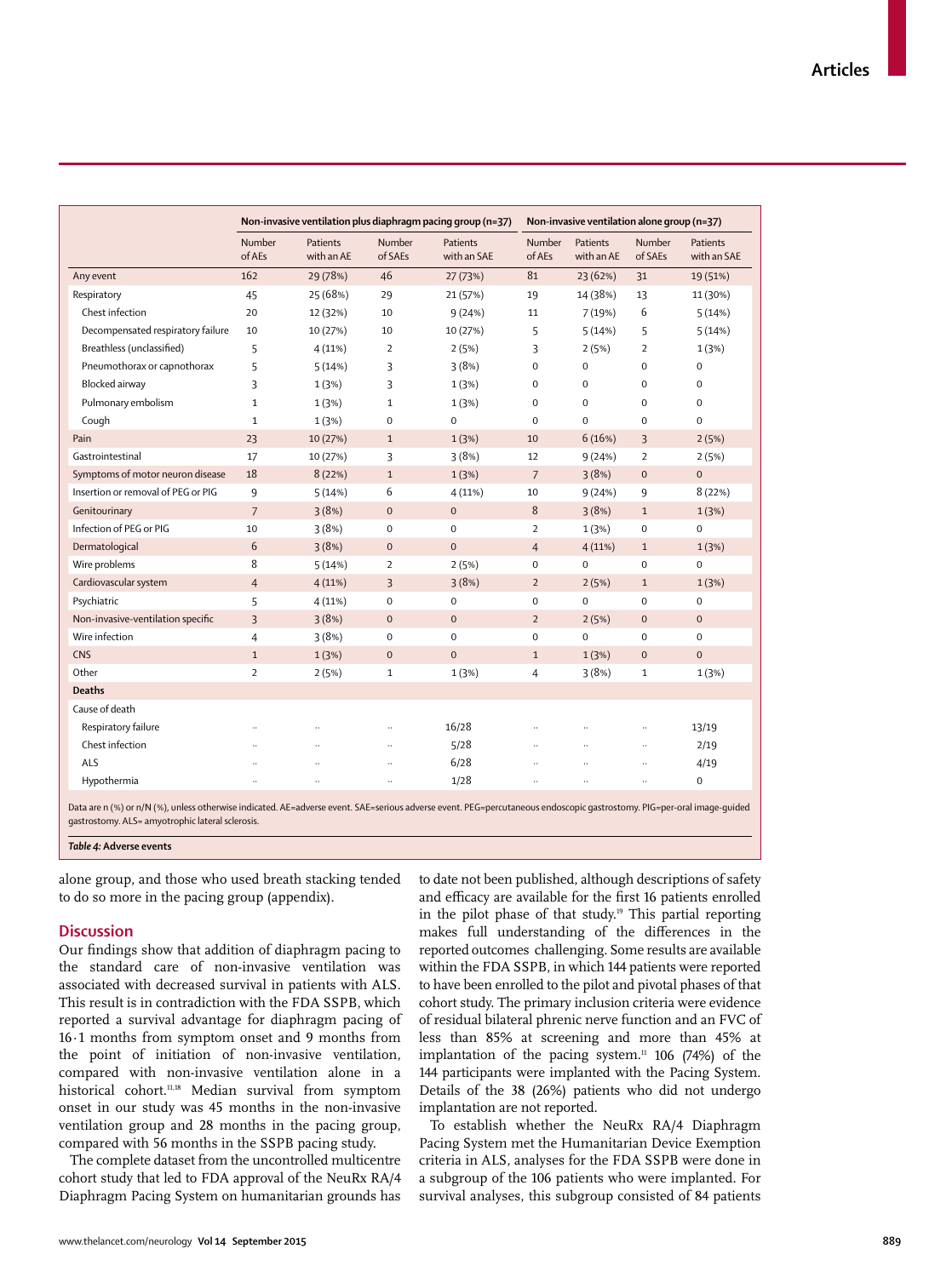who met the criteria for Humanitarian Use Device Designation (designation number 10-0242)—ie, patients with ALS with a stimulatable diaphragm and who had chronic hypoventilation. The definition used for chronic hypoventilation was an FVC of less than 50%, a maximum inspiratory pressure less than 60 cm  $H_2O$ , a PaCO<sub>2</sub> greater than 45 mm Hg, or oxygen saturation less than 88% for 5 consecutive minutes or more overnight. Mean overall survival for implanted patients was 56 months (4·7 years) from disease onset and 19 months (1·6 years) from implantation. No separate control group was included and the study team compared their data with a previously published historical survival dataset for non-invasive ventilation.18 For this comparison, the investigators selected patients (N=43) from the Humanitarian Use Designation group with an FVC between 45% and 65%. Survival from diagnosis in the historical non-invasive-ventilation dataset (N=43) was 21·4 months, compared with 37·5 months for the pacing and non-invasive ventilation group ( $p < 0.001$ ). Survival from initiation of non-invasive ventilation was 11·9 months for the historical group and 20·9 months for the pacing and non-invasive ventilation group.

The patient population in the present study is characteristic of the ALS population in terms of age, sex, site of onset, and proportion with a clear family history;<sup>20</sup> the population from which the subgroup data used in the FDA SSPB were obtained might be less generalisable to the wider ALS population.<sup>11</sup> The cohort study contained a lead-in phase of 3 months during which time patients were monitored, and not all went on to have implantation. Because of the progressive nature of ALS, some patients might have become ineligible, with their FVC decreasing to less than the study implantation safety threshold of 45% during the 3 months. This possibility might have enriched the implanted population with individuals who have a more slowly progressive disease course. However, whether such enrichment happened is not clear, and other criteria might have been used. Of the 106 patients who were implanted, data for only 84 patients contribute to the SSPB report, with two patients having been lost to follow-up and 20 patients not meeting the Humanitarian Use Device criteria. This cohort is therefore a selected group and might not be generalisable to the wider ALS population. By contrast, we used an intention-to-treat approach in which all consenting participants were analysed, including those who subsequently declined rapidly in either group.

The apparent harm recorded in the pacing group was not obviously due to immediate surgical complications, with no deaths within 30 days of procedure and only one within the first 3 postoperative months. However, a retrospective review of patients with ALS undergoing surgery for any cause showed an apparent acceleration of ALS disease progression post-surgery, suggesting a potential disease-modifying effect, albeit one that is not fully understood.<sup>21</sup> The survival differences in our study might partly be explained by such a process, which supports previous wider concerns regarding the undertaking of operative procedures in individuals with ALS. A further possibility is that the harm is due to a direct effect of the pacing, perhaps because stimulation of already damaged motor neurons is harmful. The physiological effects of pacing have not been studied in human beings. Findings from studies of canine and rodent models show that neuromuscular damage can be induced dependent on the parameters of pacing and that the effects recorded differ between healthy and disease models.<sup>7,22</sup> A simpler explanation could be that pacing causes excessive muscle fatigue, or that asynchrony between pacing-induced diaphragm contraction and breaths triggered by patients or non-invasive ventilation is an issue. We cannot exclude the possibility that a small subgroup of patients might benefit from diaphragm pacing. One particular group who might have most to gain from pacing would be low users of non-invasive ventilation—eg, patients with significant bulbar dysfunction. However, we noted the greatest difference in survival in low users of noninvasive ventilation; therefore, diaphragm pacing alone cannot be recom mended as an alternative to non-invasive ventilation. Because of the small sample size, we are unable to make meaningful attempts to investigate possible subgroup effects further.

Our study has some limitations. Patients allocated to diaphragm pacing underwent surgical intervention and could not be masked to the intervention. The study assessors were also unmasked to the intervention. The trial statistician (MJB) was unmasked and gave survival data to the DMEC but withheld accumulating data from the study team. Because the primary outcome measure was objective (overall survival), the risk of bias is small, but some risk is unavoidable in the subjective patient-reported secondary outcome measures. We considered inserting the pacing devices in patients receiving non-invasive ventilation alone, but not connecting them (sham pacing), to reduce the risk of bias and be able to offer pacing to control patients at the end of the 12 month follow-up period, but concluded that this approach would be less rational in the event of an outcome showing no benefit of pacing. The effect of pacing on the ongoing use of noninvasive ventilation was a concern, and we asked whether patients stopped using the non-invasive ventilation system, which has established survival benefit, in favour of the pacing system. However, daily periods of non-invasive ventilation use were similar across both groups. Minor imbalances exist between the treatment groups in our study, with patients in the pacing group being slightly older than those in the non-invasive ventilation alone group. We have adjusted the hazard ratios for the covariate of age and propose that such a small age difference is unlikely to have had a large effect on ALS survival. Similar numbers of patients across each group were reported to receive additional respiratory interventions. However, we noted differences across the treatment groups in the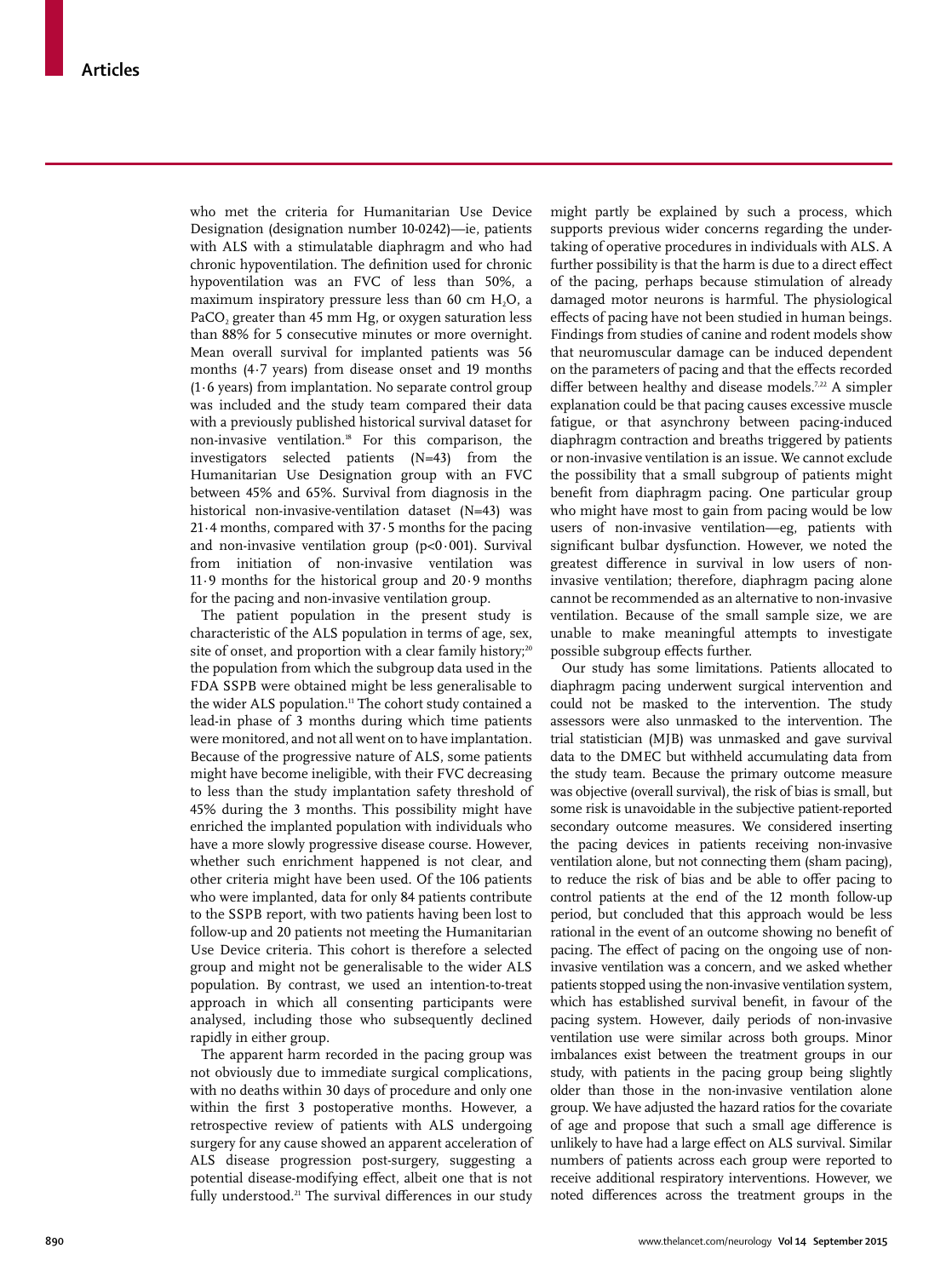frequency of use of cough-assist devices, suction machines, and breath-stacking techniques among individuals given devices. The effects of these differences are unknown, but again, are unlikely to explain the poor survival in the noninvasive ventilation plus pacing group.

In conclusion, diaphragmatic pacing should not be a routine treatment for patients with ALS in respiratory failure. A subgroup of patients might experience a benefit; however, this possibility should not be assumed. Our findings suggest that insertion of the NeuRx RA/4 Diaphragm Pacing System at the point an individual with ALS develops respiratory insufficiency is harmful. Whether there is a point earlier in the disease trajectory when implantation and pacing might be of benefit is unknown and is currently being investigated (ClinicalTrials.gov, number NCT01583088). A poor prognosis and the absence of curative treatment understandably encourage a nothing to lose approach in patients and some clinicians alike, with an attendant lowering of the standards of evidence needed to adopt a new intervention.<sup>23</sup> Our findings show the potential for harm that can arise from adopting this approach.

## **Contributors**

CJM was the chief investigator who oversaw all study conduct; helped develop all study materials including the trial protocol; assessed participant eligibility, and assisted with participant recruitment and data collection at the Sheffield site; participated in data analysis and interpretation of the results; and drafted and revised the manuscript. MJB was the trial statistician, providing advice and input to all statistical issues; compiled study reports; completed final data analysis and interpretation of results; and revised the manuscript. CM was the trial manager who coordinated all study activities, helped develop all study materials including the protocol and subsequent amendments, set up and provided training to sites, facilitated recruitment and collection of data from all sites, and revised the manuscript. CLC provided oversight to the trial design, helped develop study materials including the trial protocol, provided oversight to trial conduct, and revised the manuscript. WOB and SKB were the qualitative researchers providing advice and input into all the qualitative components, undertook qualitative interviews, completed qualitative data analysis and interpreted qualitative results, and revised the manuscript. SCB provided methodological input to the trial, completed data analysis and interpretation of results, and revised the manuscript. II, AB, JE, ME, COH, PH, RWO, PJS, KT, and TW were the principal investigators at research sites; assisted with development of the protocol and other study materials; referred or actively recruited participants at sites, assessed participant eligibility, delivered the trial interventions (including provision of non-invasive ventilation or switching on diaphragm pacing, and making setting changes), and assisted with data collection; interpreted results; and revised the manuscript. RA, RB, SG, DK, NM, and AKS were the surgeons at research sites, implanted the pacing system, and revised the manuscript. CY, AKS, LT, RL, and RD were external members of the trial steering committee, provided overall oversight to trial conduct, and revised the manuscript.

## **DiPALS Study Group Collaborators**

*University of Sheffield: Christopher J McDermott (chief investigator),* Pamela J Shaw (principal investigator), Cindy L Cooper, Simon Dixon, Wendy O Baird, Mike J Bradburn, Patrick Fitzgerald, Chin Maguire; *Newcastle-upon-Tyne Hospitals NHS Foundation Trust:* Tim Williams (principal investigator), Simon V Baudouin, Dayalan Karat; *Oxford University Hospitals NHS Trust:* Kevin Talbot (principal investigator), John Stradling, Nick Maynard, Martin Turner; *Sheffield Teaching Hospitals NHS Foundation Trust*: Stephen Bianchi, Roger Ackroyd; *Northumbria Healthcare NHS Foundation Trust*: Stephen C Bourke; *Salford Royal Hospital NHS Foundation Trust:* John Ealing,

Hisham Hamdalla; *University Hospital of South Manchester NHS Foundation Trust:* Andrew Bentley (principal investigator), Simon Galloway; *Royal Free London NHS Foundation Trust:*  Richard W Orrell (principal investigator)*,* Wisia Wedzicha; *Leeds Teaching Hospitals NHS Trust:* Mark Elliot; *Plymouth Hospitals NHS Trust:* Philip Hughes*; Plymouth University Peninsula Medical and Dental Schools:* C Oliver Hanemann.

## **DiPALS Writing Committee**

University of Sheffield: Christopher J McDermott (chief investigator), Mike J Bradburn, Chin Maguire, Cindy L Cooper, Wendy O Baird, Susan K Baxter; *Northumbria Healthcare NHS Foundation Trust:*  Stephen C Bourke; *South Devon Healthcare NHS Foundation Trust:*  Ibrahim Imam; *University Hospital of South Manchester NHS Foundation Trust:* Andrew Bentley; *Salford Royal Hospitals NHS Foundation Trust:* John Ealing; *Leeds Teaching Hospitals NHS Trust:*  Mark Elliott; Plymouth University Peninsula Medical and Dental Schools: C Oliver Hanemann; *Plymouth Hospitals NHS Trust:* Philip Hughes; *Royal Free London NHS Foundation Trust:* Richard W Orrell; *University of Sheffield: Pamela J Shaw; Oxford University Hospitals NHS Trust:* Kevin Talbot; *Newcastle-upon-Tyne Hospitals NHS Foundation Trust: Tim Williams; Sheffield Teaching Hospitals NHS Foundation Trust:* Roger Ackroyd; *Plymouth Hospitals NHS Trust:* Richard Berrisford; *University Hospital of South Manchester NHS Foundation Trust:*  Simon Galloway; *Newcastle-upon-Tyne Hospitals NHS Foundation Trust:*  Dayalan Karat; *Oxford University Hospitals NHS Trust:* Nick Maynard; *Leeds Teaching Hospitals NHS Trust:* Abeezar Sarela; *Walton Centre for Neurology & Neurosurgery NHS Foundation Trust:* Carolyn Young; *NIHR Respiratory Biomedical Research Unit, Royal Brompton & Harefield NHS Foundation Trust:* Anita K Simonds; *PAREXEL:* Lyn Taylor; *Motor Neurone Disease Association:* Roger Leek; *Independent PPI:* Roy Darlison.

## **Data Monitoring and Ethics Committee**

*Brighton and Sussex Medical School:* Nigel Leigh (independent chair); *University of London:* Michael Dewey (independent statistician); *Royal London Hospital:* Aleksandar Radunovic (independent clinician).

#### **Declaration of interests**

CJM reports grants from the National Institute for Health Research Health Technology Assessment Programme and the Motor Neuron Disease Association; and non-financial support from Synapse Biomedicalc, both during the conduct of the study and outside the submitted work. CM reports grants from the Motor Neuron Disease Association and non-financial support from Synapse Biomedical during the conduct of the study. AB reports honoraria and travel subsistence from Bio Marin to attend a Clinical Advisory Group in Berlin in April, 2015, on respiratory management of mucoploysaccharoidoses. AS reports membership of a steering committee of trial of adaptive servo ventilation in heart-failure patients with predominant obstructive sleep apnoea (Serve-HF). LT reports personal fees from PAREXEL International Corporation, outside the submitted work. RWO reports grants from the Motor Neurone Disease Association of England, Wales and Northern Ireland. RL is a member of the Motor Neurone Disease Association. All other authors declare no competing interests.

## **Acknowledgments**

We thank the patients and carers who participated in this study and our funders for making this research possible. We gratefully acknowledge the hard work, support, and advice from Helen Wollff, Gail Mills, Alison Proctor, Theresa Walsh, and Muhammad K Rafiq (Sheffield Teaching Hospitals NHS Foundation Trust); Rachael Marsden and Hania Piotrowska (Oxford University Hospitals NHS Trust); Steven Dodds (The Newcastle-upon-Tyne Hospitals NHS Foundation Trust); Katie Lynch (University Hospital of South Manchester NHS Foundation Trust); Craig Armstrong and Clair Favager (Leeds Teaching Hospitals NHS Trust); Mark Baker and Concetta Brugaletta (Royal Free London NHS Foundation Trust) for participant screening, administering of the intervention, and data collection; and Hannah Cantrill (University of Sheffield) for data collection and study monitoring. CIM, PIS, and KT are supported by the EU Joint Programme—Neurodegenerative Disease Research (UK Medical Research Council and Economic and Social Research Council). PJS is supported as an National Institute for Health Research (NIHR) senior investigator. We acknowledge the support of the